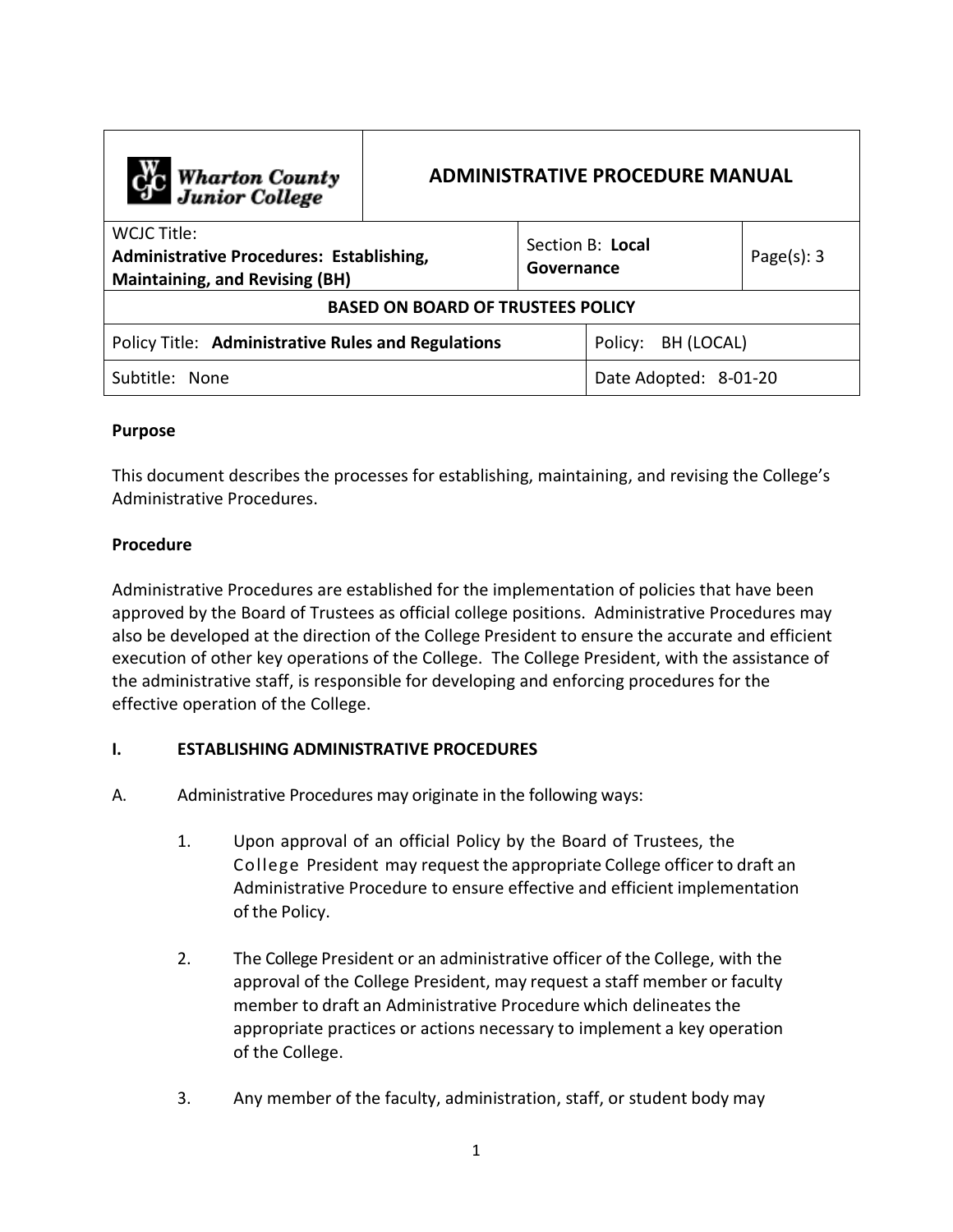request the development of an Administrative Procedure by submitting on the appropriate form through his or her chain of command which includes

- The rationale for the need of the Administrative Procedure, and
- The key components or actions proposed for inclusion in the suggested Administrative Procedure.
- B. The final authority for the creation and acceptance of all Administrative Procedures rests with the College President.
- C. Administrative Procedures that have not yet been officially approved are referred to as *draft* Administrative Procedures; those that have been officially approved are *promulgated* Administrative Procedures.
- D. Draft Administrative Procedures are submitted to the College President by the appropriate Vice President.
- E. The College President may choose to distribute a draft Administrative Procedure to the Executive Cabinet or other appropriate staff members for review and input. In these cases, each person asked to review an Administrative Procedure will review the document and submit written comments and recommendations by the appointed timeline established at the start of the review.
- F. The College President will review the comments and recommendations submitted by the review team and may choose to direct staff members to revise the original document to incorporate input approved by the President.
- G. The College President will approve all final versions and must accept any Administrative Procedure prior to its publication or dissemination to the college community.
- H. The College President retains the authority for all Administrative Procedures including with regard to:
	- 1. Accepting an original draft Administrative Procedure and publishing it to the college community,
	- 2. Amending a draft Administrative Procedure based on written comments and recommendations received or upon consideration of other relevant information,
	- 3. Returning a draft to the originator for revision,
	- 4. Establishing a panel to resolve differences among campus constituents and revising a draft Administrative Procedure accordingly, or
	- 5. Rejecting a proposed Administrative Procedure entirely, including without additional review.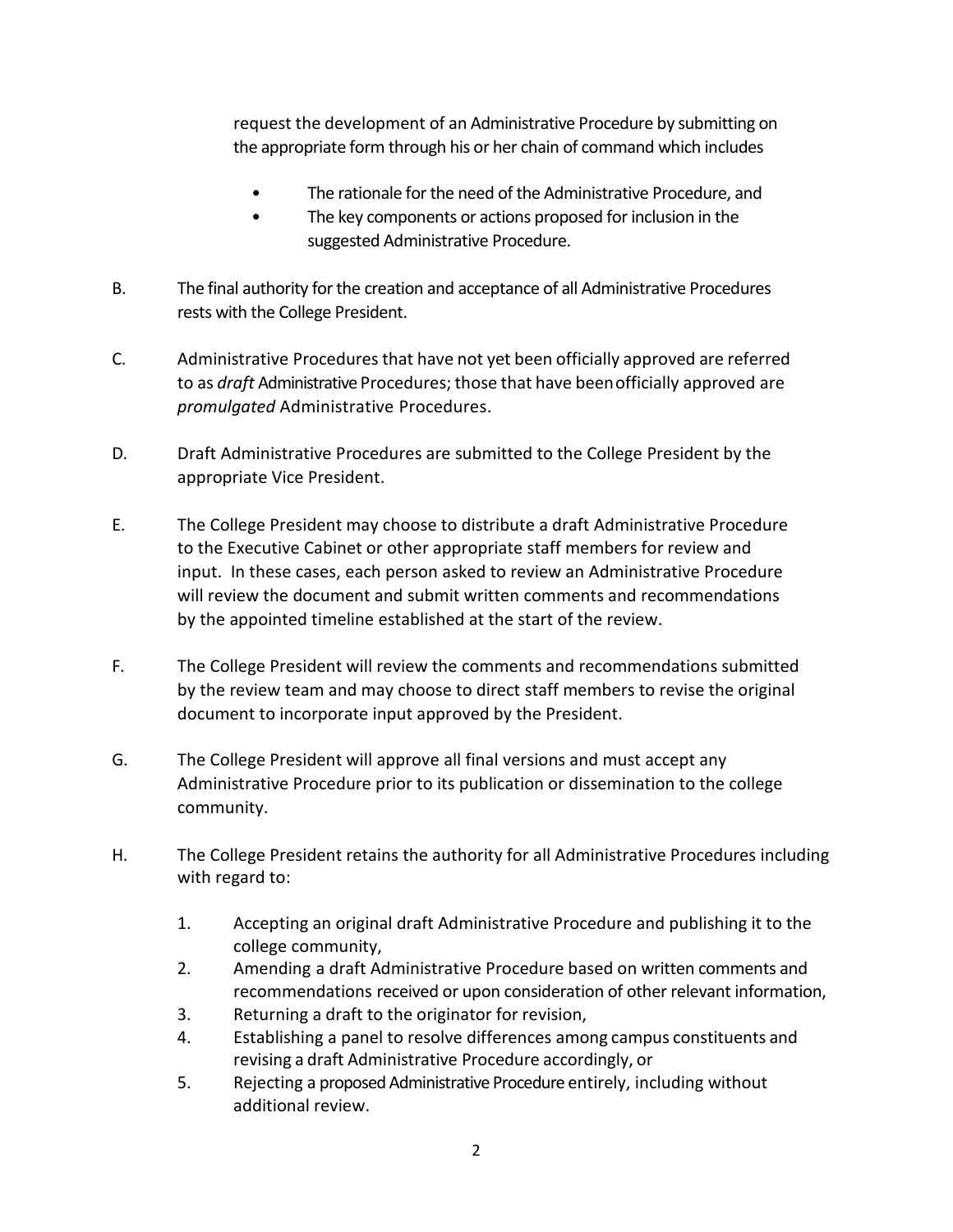- I. The date of approval and the author of a promulgated Administrative Procedure are noted at the end of the document.
- J. Once an Administrative Procedure receives final approval, the President's Office codifies the Administrative Procedure and distributes it for inclusion in the WCJC Administrative Procedures Manual (posted on the College intranet and internet sites). The Administrative Procedure is included as an informational item for the WCJC Board of Trustees.
- K. The WCJC Administrative Procedures Manual that resides in the President's Office is designated as the official copy. In the event of discrepancies among distributed copies of the manual, the version contained in the official WCJC Administrative Procedures Manual is authoritative.

# **II. MAINTAINING ADMINISTRATIVE PROCEDURES**

Administrative Procedures are maintained in the following ways.

- A. Upon approval of the College President, Administrative Procedures are published on the website for reference and use by the College community.
- B. Administrative Procedures are reviewed for relevance and accuracy on an annual basis by the author and/or Executive Cabinet member over that area.
- C. It may be necessary to revise an Administrative Procedure at other times due to changes in Board Policies, changes in legal requirements, or to address other needs which arise related to the efficient operation of the College. Any Administrative Procedure in need of revision or change follows the procedures outlined in Section I above.

## **III. REVISING ADMINISTRATIVE PROCEDURES**

The College's Administrative Procedures should be reviewed on an ongoing basis and should be modified, refined, or discontinued, as appropriate or as dictated by law or Board Policy. Suggestions to revise an existing Administrative Procedure follow the same procedures outlined in Section I above.

**Date Prepared:** 6-9-21 (BAM)

**Revised date:**